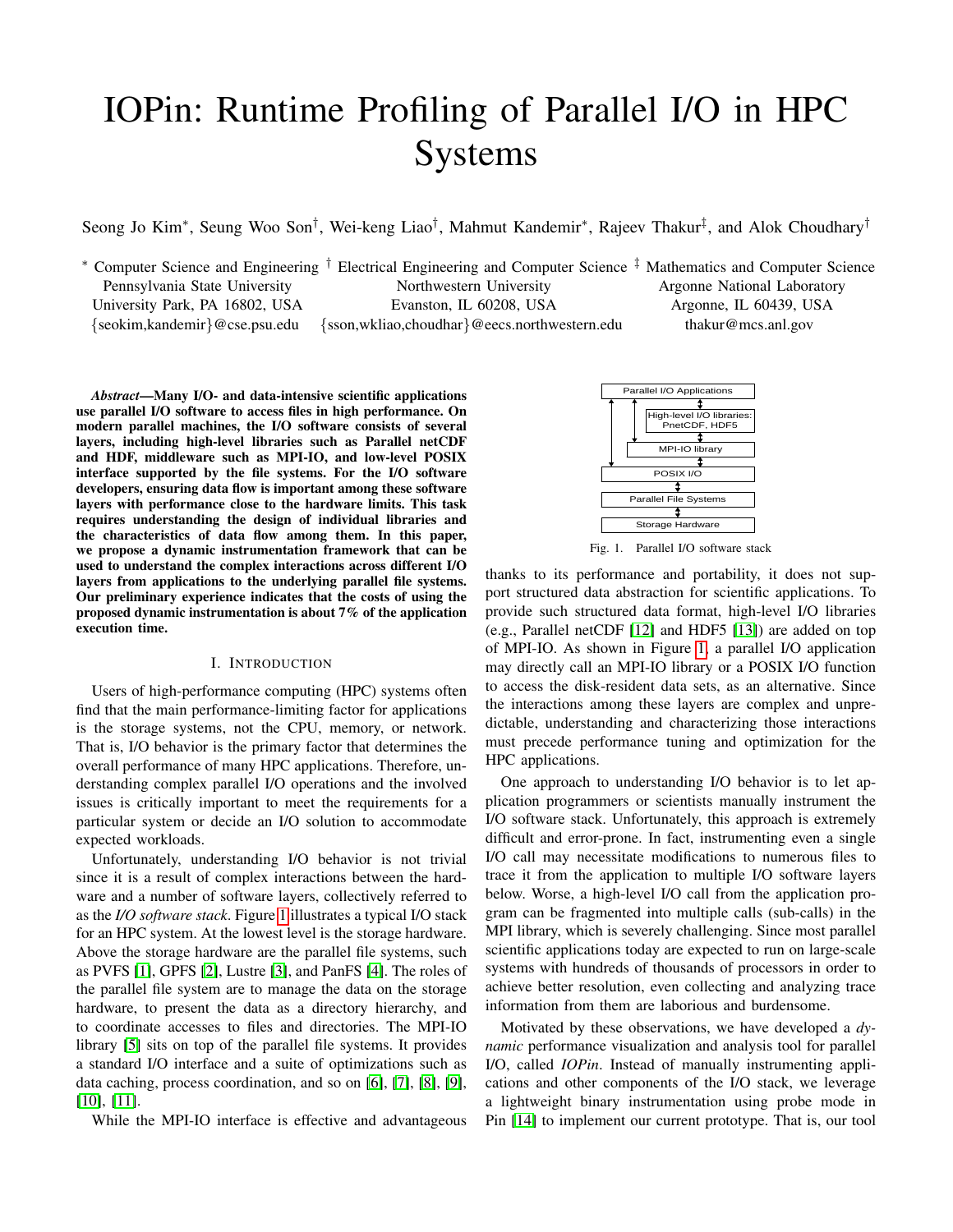performs the instrumentation with minimal overhead in the binary code of the MPI library and the underlying parallel file system at runtime. Therefore, our tool provides the languageindependent instrumentation targeting scientific applications written in C/C++ and Fortran. Furthermore, our tool requires neither source code modification nor recompilation of the application and the I/O stack components.

A unique aspect of our implementation is that it provides a hierarchical view for parallel I/O. In our implementation, each MPI I/O call has a unique identification number in the MPI-IO layer and is passed to the underlying file system with trace information. This mechanism helps associate the MPI I/O call issued from the applications with its sub-calls in the PVFS layer in a systematic way. In addition, our tool provides detailed *I/O performance metrics* for each I/O call, including I/O latency at each I/O software stack layer, the number of disk accesses, disk throughput, the number of I/O calls issued to the PVFS server.

The rest of this paper is organized as follows. Related work is discussed in Section [II](#page-1-0) and background for Pin framework is given in Section [III.](#page-1-1) An overview of our dynamic instrumentation scheme is presented in Section [IV,](#page-1-2) and the technical details and computation methodology are explained in Section [V.](#page-2-0) An experimental evaluation of the tool is presented in Section [VI,](#page-3-0) followed by our concluding remarks in Section [VII.](#page-4-0)

# II. RELATED WORK

<span id="page-1-0"></span>Over the past decade, a lot of static/dynamic code instrumentation tools have been developed and tested that target different machines and applications. Static instrumentation generally inserts some sort of probe code into the program at compile time. Dynamic instrumentation, on the other hands, intercepts the execution of binary at different points of execution and inserts instrumentation code at runtime. ATOM [\[15\]](#page-5-14) statically instruments the binary code through rewriting at compile time. Static instrumentation is also supported in [\[16\]](#page-5-15) to trace parallel I/O calls from the MPI library to PVFS servers. HP's Dynamo [\[17\]](#page-5-16) monitors an executable's behavior through interpretation and dynamically selects hot instruction traces from the running program. DynamoRIO [\[18\]](#page-5-17) is a binary package with an interface for both dynamic instrumentation and optimization. In comparison, Daikon [\[19\]](#page-5-18) uses instrumentation to extract program invariants.

Several techniques have been proposed in the literature to reduce instrumentation overheads. Dyninst [\[20\]](#page-5-19) and Paradyn [\[21\]](#page-5-20), designed for dynamic instrumentation, employ fast breakpoints to reduce the overheads incurred during instrumentation. INS-OP [\[22\]](#page-5-21) is also a dynamic instrumentation tool that applies transformations to reduce the overheads in the instrumentation code.

Tools such as CHARISMA [\[23\]](#page-5-22), Pablo [\[24\]](#page-5-23), and Tuning and Analysis Utilities (TAU) [\[25\]](#page-5-24) collect and analyze file system traces [\[26\]](#page-5-25). Darshan [\[27\]](#page-5-26) captures I/O behavior such as file access patterns in applications, and Vampir [\[28\]](#page-5-27) provides an analysis framework for MPI applications. Stack Trace

Analysis Tool (STAT) [\[29\]](#page-5-28) is designed to help debug largescale parallel programs. HPCToolkit [\[30\]](#page-5-29) also uses sampling for measurement and analysis of program performance.

For the MPI-based parallel applications, several tools have been developed, such as MPI Parallel Environment (MPE) [\[31\]](#page-5-30) and mpiP [\[32\]](#page-5-31).

Our work differs from these efforts primarily because we provide a *dynamic* instrumentation framework to entirely trace parallel I/O from the MPI library to the underlying parallel file system. Our Pin-based implementation inserts instrumentation and analysis code, and profiles the parallel I/O performance at runtime. Further, we support various analytical functionalities and metrics such as latency, disk throughput, the number of disk accesses to investigate detailed I/O behavior.

# III. BACKGROUND

<span id="page-1-1"></span>Pin is a software system that performs runtime binary instrumentation of Linux and Window applications. The goal of Pin is to provide an instrumentation platform for implementing a variety of program analysis tools for multiple architectures. In Pin, one may add analysis routines to the application process and write instrumentation routines to determine where the analysis routines are called. Pin also provides a limited ability to alter the program behavior by allowing an analysis routine to overwrite the registers and memory.

Instrumentation is performed by a just-in-time (JIT) compiler. Pin intercepts the execution of the first instruction of the executable and generates ("compiles") new code for the straight-line code sequence starting at this instruction. It then transfers control to the generated sequence. The generated code sequence is almost identical to the original one, but Pin ensures that it regains control when a branch exits the sequence. After regaining control, Pin generates more code for the branch target and continues execution. Every time JIT fetches some code, Pintool has the opportunity to instrument it before it is translated for execution. Our initial evaluation of parallel I/O applications in JIT mode shows that the incurred overhead ranges from 38.7% to 78% of the total application execution time with the process counts of 32, 64, 128, and 256.

Application binary is also instrumented in Pin probe mode. This mode employs Pin to insert probes at the start of specified routines. Here, a probe is a jump instruction that overwrites an original instruction in the application. Before the probe is inserted, the first few instructions of the specified routine are relocated. Pin copies and translates the original bytes of the application binary and then the probe redirects the flow of control to the replacement function. After instrumentation the control flow returns to the original function. Therefore, the application and the replacement routine are run natively in probe mode. This improves performance, but also puts more responsibility on the tool writer. In this work, IOPin is implemented in probe mode.

### IV. OVERVIEW OF DYNAMIC INSTRUMENTATION

<span id="page-1-2"></span>The main goal behind this work is to understand the I/O characteristics of parallel applications, by detecting a "critical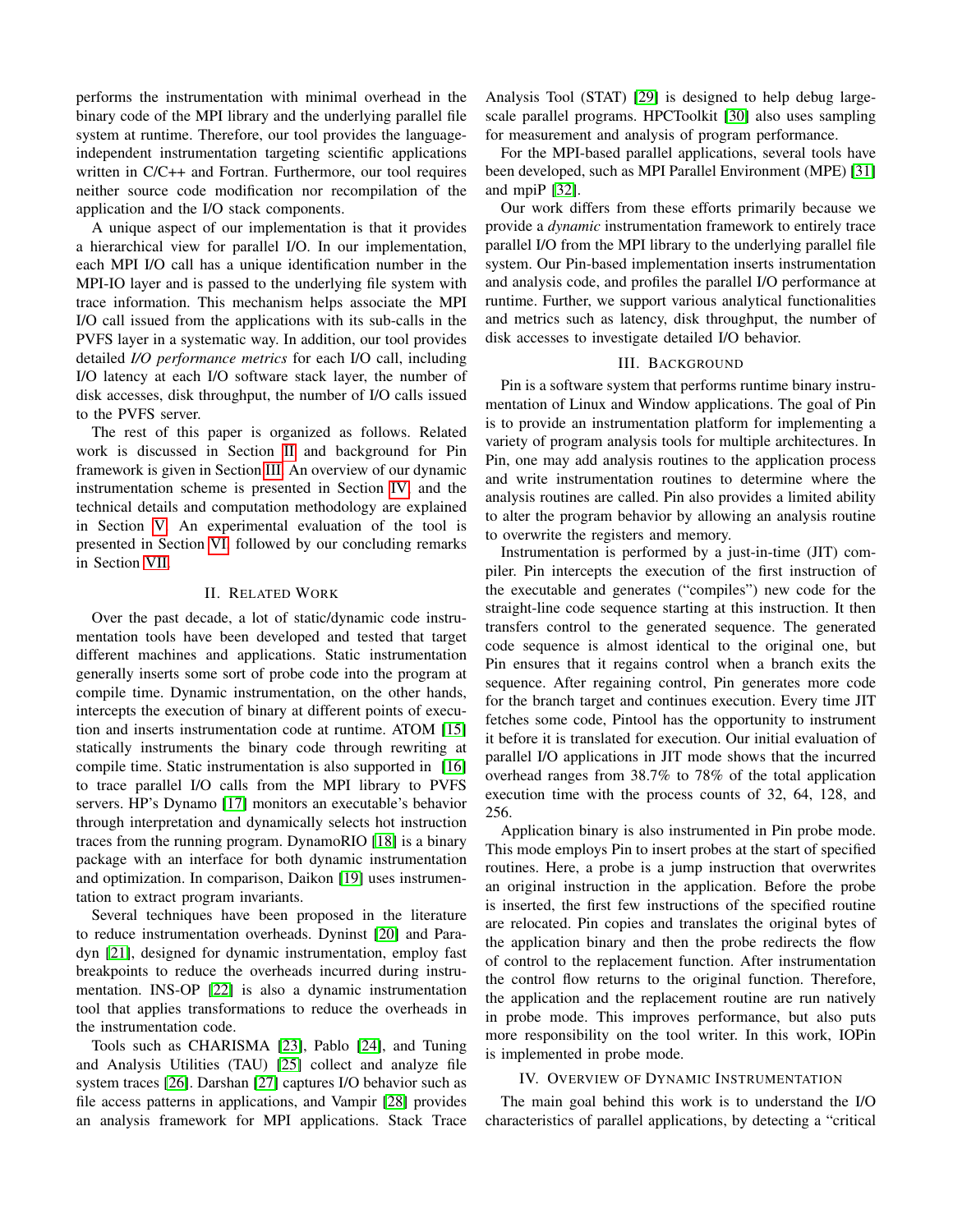

<span id="page-2-1"></span>Fig. 2. Overview of our dynamic instrumentation framework. The client Pin process creates trace information for the MPI library and PVFS client at the boundary of each layer, and send it to the client log manager. The server Pin process produces trace information—the latency spent in the server, processed bytes, the number of disk accesses, and I/O throughput—and transmits it to the server log manager.

I/O path" at runtime from the process to the parallel file system that affects the entire system performance. Based on the knowledge about I/O behavior, application programmers and scientists can optimize performance by redesigning applications or system architecture. Our current prototype exploits Pin [\[14\]](#page-5-13), a lightweight binary instrumentation tool to instrument the binary code of the MPI library and PVFS. As a result, our tool does not require source code modification and recompilation of the I/O software stack components.

Figure [2](#page-2-1) shows the overview of our Pin-based framework. This figure is intended to explain the flow of MPI I/O call and how the framework carries out the dynamic instrumentation when a collective write function is issued. In the figure, two Pin profiling processes on the client side and the server side generate trace log information at the border of each layer the MPI library, PVFS client, and PVFS server. The log on the client side contains trace information of each layer such as rank, mpi\_call\_id, pvfs\_call\_id, I/O type (read/write), and latency spent in the MPI library and PVFS client. In the server log with these metrics, additional information is also sent to the server log manager, such as pvfs server id, latency in server, bytes to be read/written, the number of disk accesses, and disk throughput for the MPI I/O call at runtime.

Both log managers are implemented in SQLite [\[33\]](#page-5-32), a software library that implements a SQL database engine. Each log manager sends the record information back to the corresponding Pin process that has a maximum latency for the I/O operation. Then, the Pin identifies the process that has a maximum I/O latency from it, and traces and instruments only this process. This selective dynamic instrumentation not only reduces overheads, but also detects only one critical I/O path that affects the system performance effectively in the I/O stack.

#### V. TECHNICAL DETAILS

<span id="page-2-0"></span>We provide here details about dynamic code instrumentation and computation methodology for latency and throughput.

#### *A. Detailed Dynamic Instrumentation*

Figure [3](#page-3-1) illustrates in detail how our implementation performs dynamic instrumentation. When an MPI I/O function call is issued from the high-level I/O library or application, the Pin process on the client side generates trace information, including rank, mpi call id, pvfs call id, I/O types (read/write), and timestamp in the MPI library. By definition, the MPI I/O function call is replaced with PVFS\_sys\_io function in the MPI library with additional arguments (PVFS\_IO\_WRITE and PVFS\_HINT\_NULL) to be issued to PVFS client. Here, the Pin process packs the trace information into a PVFS\_hints structure and replaces the last argument, PVFS HINT NULL (intially set to NULL by default), with the Pin-customized hint in the PVFS\_sys\_io(). In the PVFS client, the Pin process extracts the trace information from hints and stores the trace information in the buffer to calculate latency later. The Pin-defined hint is encapsulated into a state machine control block (smcb) structure and passed to the PVFS server.

At the starting point of server, the Pin process searches a customized PVFS hints from the first argument  $(*smcb)$ and extracts the trace information. For each I/O operation, PVFS server maintains a flow\_descriptor structure from smcb. This flow descriptor includes all information about the corresponding I/O request and flows until the end of the I/O operation. Since the Pin-customized hint containing the trace information exists in flow descriptor, the server Pin process can extract it from hints in flow descriptor at any point in the server without complexity.

At the entry point of disk write operation, trove\_write\_callback\_fn(), the Pin process acquires the address that points to the flow descriptor from the first argument (void \*user\_ptr) in the function. It then finds the PVFS hints from it and stores disk I/O information, including the bytes processed, the number of disk accesses at the end of the disk operation with the corresponding rank, and the id information extracted from hints.

At the exit point of the server, Pin produces the log information with necessary information, e.g., rank, mpi\_call\_id, pvfs call id, I/O type, bytes processed for the corresponding MPI I/O operation, the number of accesses to disk, latency spent in the server, and disk throughput. This server log information is sent to the server log manager. Again, the Pin process on the client side generates a log at the exit point of the layer and sends it to the client log manager.

The client log manager sends the record information back to the client Pin process that has a maximum latency for the I/O operation. The client Pin detects the MPI process that has the maximum I/O latency, and traces and instruments *only* this process. The server side Pin also identifies the I/O server that spends the longest time to handle the I/O request. Our selective dynamic instrumentation not only reduces the overhead, but also effectively detects only one "critical I/O path" to the server among hundreds of thousands processes that affects the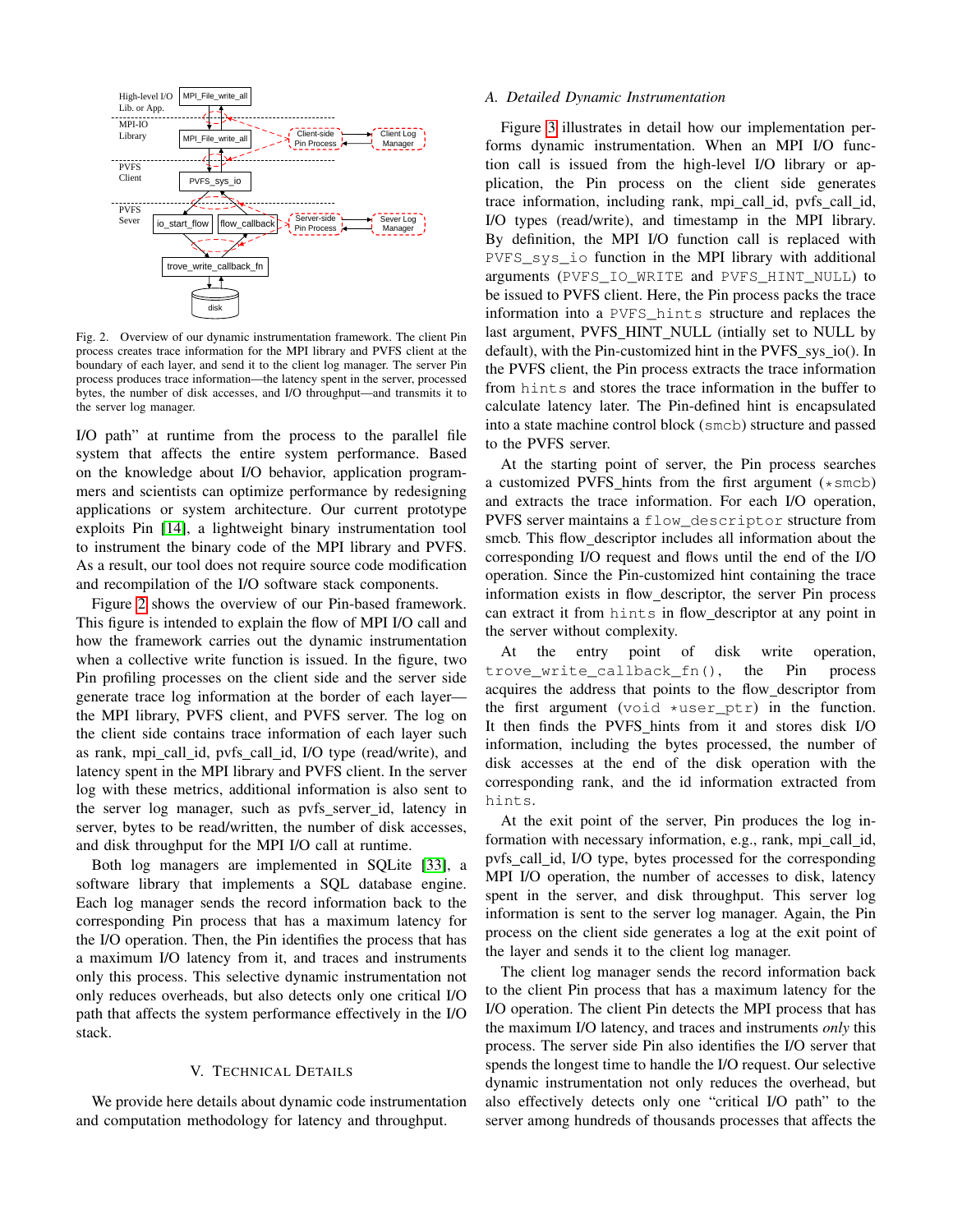

<span id="page-3-1"></span>Fig. 3. Detailed illustration of how the trace information is passed. The Pin process creates a PVFS hints structure that contains rank, mpi call id, and pvfs\_call\_id. It then replaces PVFS\_HINT\_NULL in PVFS\_sys\_io() with the Pin-generated PVFS\_hints.

system performance in the I/O software stack.

At the end of the execution, by simply associating the mpi\_call\_id and pvfs\_call\_id in the client with the one in the server, the entire I/O path from the MPI library to PVFS server can be traced with the performance metrics. The detailed computation methodology for the performance metrics is explained in the next section.

#### <span id="page-3-3"></span>Latency*<sup>i</sup>* Latency<sub>i-1</sub> A | Latency<sub>i-1</sub> B | Latency<sub>i-1</sub> C *Layer(i)* Layer(i-1 (a) Computation of I/O latency Throughput*<sup>i</sup>*  $Thpt<sub>i-1</sub>$  A  $|| Thpt<sub>i-1</sub>$  B  $|| Thpt<sub>i-1</sub>$  C *Layer(i)* Layer(i-(b) Computation of I/O throughput

## <span id="page-3-4"></span>*B. Computation Methodology*

To help users understand and analyze I/O behavior for the scientific applications, our tool provides performance statistics such as latency, disk throughput, the number of I/O requests from the client to the server, and the number of disk accesses for the I/O request. Figure [4](#page-3-2) illustrates the computation of latency and throughput. For each I/O operation, the value of I/O latency computed at each layer is the *maximum* of the I/O latencies from the layers below it:

$$
Latency_i = Max(Ltn_{i-1}A, Ltn_{i-1}B, Ltn_{i-1}C).
$$

However, the computation of I/O throughput in Figure [4\(b\)](#page-3-3) is additive; in other words, the I/O throughput computed at any layer is the *sum* of the I/O throughput from the layers below it:

$$
Throughput_i = \sum (Thpt_{i-1}A, Thpt_{i-1}B, Thpt_{i-1}C).
$$
  
VI. EVALUATION

<span id="page-3-0"></span>Our dynamic instrumentation framework for the parallel I/O application is evaluated on the Breadboard [\[34\]](#page-5-33) cluster at Argonne National Laboratory (ANL). Each node of this

<span id="page-3-2"></span>Fig. 4. Computation of latency and throughput. I/O latency computed at each layer is equal to the maximum value of the I/O latencies obtained from the layers below it. In contrast, I/O throughput is the sum of I/O throughput coming from the layers below.

cluster consists 8 quad-core Intel Xeon Processors and 16 GB main memory. Therefore, each physical node can support 32 MPI processes. We evaluated our implementation running on 1 metadata server, 8 I/O servers, and 256 processes. In our evaluation, we use pnetcdf-1.2.0 as a high-level I/O library, mpich2-1.4 as a middleware, and pvfs-2.8.2 as a parallel file system. To demonstrate the effectiveness of the framework, we tested a I/O-intensive benchmark, S3D-IO [\[35\]](#page-5-34).

S3D I/O is the I/O kernel of S3D application, a parallel turbulent combustion application using a direct numerical simulation solver developed at Sandia National Laboratories (SNL). A checkpoint is performed at regular intervals; its data consists primarily of the solved variables in 8-byte, threedimensional arrays. At each checkpoint, four global arrays representing the variables of mass, velocity, pressure, and temperature—are written to files. All four arrays share the same size for the lowest three spatial dimensions X, Y, and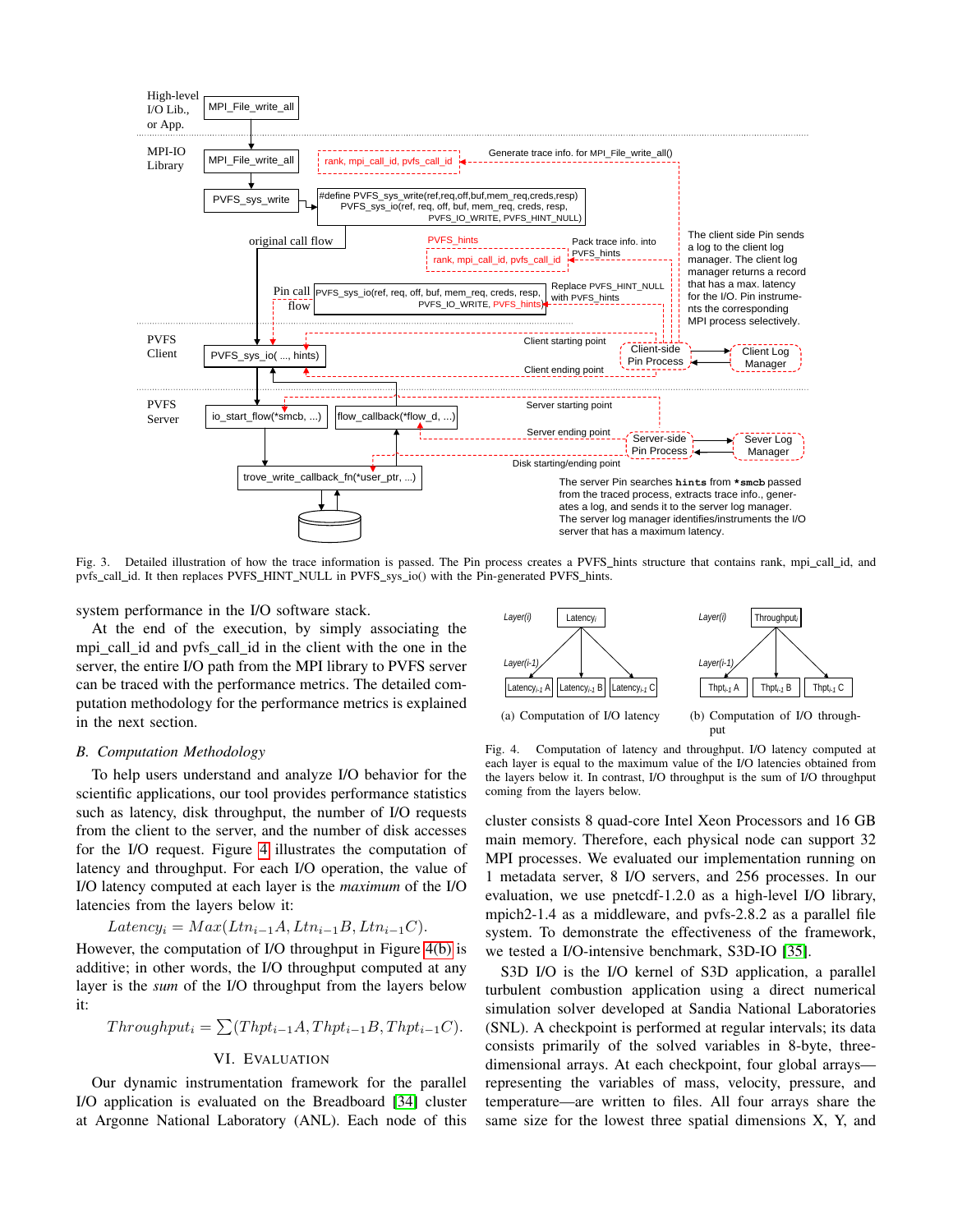<span id="page-4-1"></span>

(a) Comparison of S3D I/O execution time.

<span id="page-4-2"></span>(b) Execution time of S3D I/O.

<span id="page-4-3"></span>(c) I/O throughput of S3D I/O.

.

Fig. 5. Comprehensive results drawn by IOPin. Figure [\(a\)](#page-4-1) shows the execution time running on un-instrumented I/O stack and Pin-instrumented. The overhead caused by Pin-instrumentation in probe mode is about 7%, on average. In [\(b\),](#page-4-2) for each mpi\_call\_id, the latency spent in MPI, client, and server is plotted in order. The latencies for some mpi\_call\_id's in client and server are barely seen because they are less than 0.1 sec. The figure on the server bar implies the number of fragmented calls (sub-calls). In [\(c\),](#page-4-3) the throughput of mpi\_call\_id 0, 4, and 8 is plotted cumulatively as in [V-B,](#page-3-4) even if they are split into 3 sub-calls.

Z and are partitioned among the MPI processes along with X-Y-Z dimensions. In our evaluation, we maintain the block size of the partitioned X-Y-Z dimension as  $200 \times 200 \times 200$  in each process. With the PnetCDF interface, it produces three checkpoint files, 976.6MB each.

Figure [5\(a\)](#page-4-1) compares the execution time of S3D I/O when running on un-instrumented I/O stack and dynamically instrumented I/O stack. We observe that, with the process counts of 32, 64, 128, and 256, the average overhead incurred by our proposed dynamic instrumentation is about 7%.

Plotted in Figure [5\(b\)](#page-4-2) is the latency spent in the MPI library, PVFS client, and PVFS server from the perspective of one of the aggregator processes on a critical I/O path among 256 processes. Note that a large fraction of the time spent in the server is for disk operations even though not shown here. In S3D I/O, three checkpoint files are produced by 12 collective I/O calls, and each checkpoint file is generated by 0∼3, 4∼7, and 8∼11, respectively. For example, the first checkpoint file is opened by mpi\_call\_id 0. The four arrays of mass, velocity, pressure, and temperature are sequentially written by the mpi\_call\_id  $0, 1, 2$ , and  $3$ . We observe from Figure [5\(b\)](#page-4-2) the latency difference between the MPI library and the PVFS client. During the collective I/O operation in S3D I/O, all the joined processes heavily exchange data for optimizations such as data sieving [\[10\]](#page-5-9) and two-phase I/O [\[11\]](#page-5-10). In addition, communication and synchronization among the processes cause the overhead in the MPI library. We also notice that the latency in the MPI library for mpi\_call\_id 0, 4, and 8 is longer than that of the others. These calls are to open the individual checkpoint file and to write the mass value which is the largest array among the four. In our experiment, these calls are fragmented into 3 sub-calls to satisfy the I/O requests. The figure on the server bar in Figure [5\(b\)](#page-4-2) indicates the number of fragemented calls which is also the number of disk accesses.

Figure [5\(c\)](#page-4-3) plots the throughput of an individual I/O call from mpi call id 0 to 11. The first calls (0, 4, and 8) to create the invididual checkpoint file are split into 3 subcalls, respectively, and the throughput of those I/O calls is plotted cumulatively as explained in [V-B.](#page-3-4) We observe that the I/O throughput to for creating and writing the first file is higher than the others, on average, which needs to be further investigated.

Based on the understanding of I/O characteristic from the given applications, scientists and application programmers can customize the existing application code to better use the middleware. Also, performance engineers may reduce the the overhead caused by such optimizations in the MPI library.

# VII. CONCLUSIONS AND FUTURE WORK

<span id="page-4-0"></span>Understanding I/O behavior is one of the most important steps for efficient execution of data-intensive scientific applications. The first step in understanding I/O behavior is to instrument the flow of an I/O call. Unfortunately, performing manual instrumentation is extremely difficult and error-prone since the characteristics of I/O are a result of complex interactions of both hardware and multiple layers of software components. Because of the scale of the current HPC systems, collecting and analyzing trace information are challenging and daunting tasks. To alleviate these difficulties, we propose a dynamic instrumentation framework working on the binary code of the MPI library and PVFS. The tool inserts trace information into a PVFS hints structure and passes it into the sub-layers at runtime. This method can provide a hierarchical view of the I/O call from the MPI library to the PVFS server without source code modification or recompilation of the I/O stack.

We used a scientific application benchmark, S3D I/O, to evaluate our proposed framework. Changing the number of processes to run S3D I/O, we made different experiments and observed that the overhead induced by our implementation is about 7% on average. Our tool provides several metrics to understand and analyze I/O behavior, such as the latency of each layer, the number of fragmented I/O calls and disk accesses, and I/O throughput. The results from these metrics contribute to evaluating and tuning the applications and I/O software stack. Work is underway (i) to test our framework under very large process counts, and (ii) to employ our framework for runtime (dynamic) I/O optimizations.